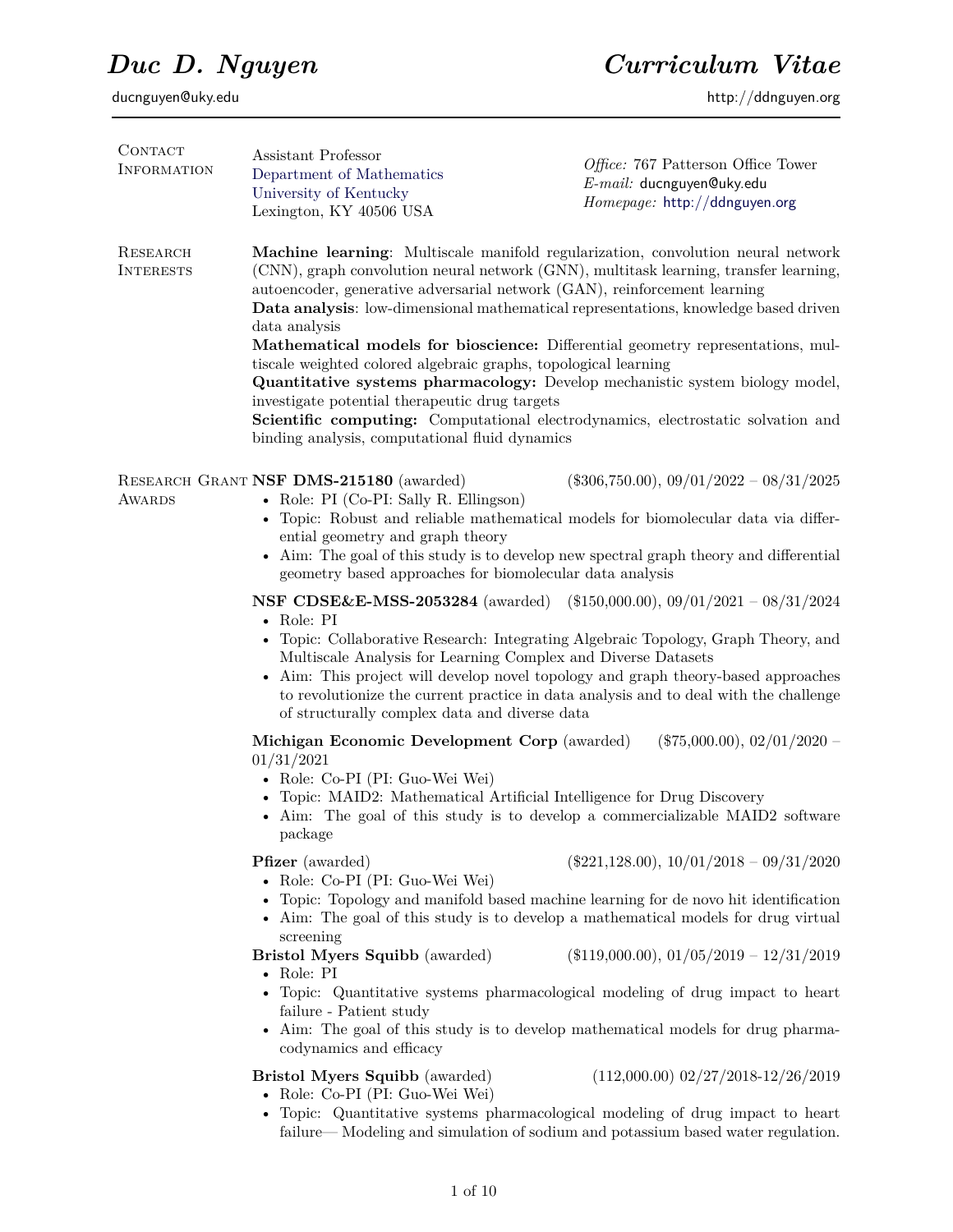|            | • Aim: The goal of this study is to develop mathematical models for drug pharma-<br>codynamics and efficacy                                                                                                                                                                                                                           |
|------------|---------------------------------------------------------------------------------------------------------------------------------------------------------------------------------------------------------------------------------------------------------------------------------------------------------------------------------------|
|            | $(150,000.00)$ $12/20/2017-12/19/2018$<br>Bristol Myers Squibb (awarded)<br>• Role: Co-PI (PI: Guo-Wei Wei)                                                                                                                                                                                                                           |
|            | • Topic: Quantitative systems pharmacological modeling of drug impact to heart<br>failure.                                                                                                                                                                                                                                            |
|            | • Aim: The goal of this study is to develop mathematical models for drug pharma-<br>codynamics and efficacy                                                                                                                                                                                                                           |
|            | $(\$397,312.00), 09/01/2022 - 08/31/2024$<br>$NIH-R21$ (pending)<br>• Role: Co-I (PI: David Murrugarra)<br>• Topic: Improving Reliability on RNA Secondary Structure Prediction via Integra-<br>tion of Topological Data Analysis and Deep Learning<br>Aim: The goal of this study is to develop new TDA-based descriptors to enhance |
|            | the accuracy and reliability of RAN secondary structure predictions                                                                                                                                                                                                                                                                   |
| PATENTS    | System and Methods for Machine Learning for Drug Design and Discovery<br>(Publication Number: US 2021/0027862 A1)<br>Authors: Guo-Wei Wei, Duc Nguyen, and Zixuan Cang                                                                                                                                                                |
| HIGHLIGHTS | D3R Grand Challenges, a world-wide competition in drug design                                                                                                                                                                                                                                                                         |
|            | • In D3R Grand Challenge $4$ (2018-2019), I was the top performer with the most top<br>three submissions                                                                                                                                                                                                                              |
|            | • In D3R Grand Challenge 3 (2017-2018), my submissions were ranked $1st$ in 6 of a<br>total of 26 contests                                                                                                                                                                                                                            |
|            | • In D3R Grand Challenge 2 (2016-2017), my submission were ranked $1st$ for the<br>binding affinity ranking of Set 1 in Stage 2                                                                                                                                                                                                       |
|            | Teaching                                                                                                                                                                                                                                                                                                                              |
|            | • Developed machine learning course for Actuarial Science Program and Capstone<br>course at Michigan State University                                                                                                                                                                                                                 |
|            | Software packages development                                                                                                                                                                                                                                                                                                         |
|            | FRI: Online server for the flexibility analysis of biomolecules based on flexibility<br>and rigidity index                                                                                                                                                                                                                            |
|            | • RI-Score: Online server for geometric graph theory or rigidity index (RI) based<br>scoring function for protein ligand binding affinity prediction                                                                                                                                                                                  |
|            | • DG-GL: Online server for differential geometry based geometric data analysis (DG-<br>GDA) of molecular datasets                                                                                                                                                                                                                     |
|            | <b>AGL-Score:</b> Online server for algebraic graph theory based protein-ligand binding<br>scoring, ranking, docking and screening.                                                                                                                                                                                                   |
| EDUCATION  | The University of Alabama, Tuscaloosa, AL                                                                                                                                                                                                                                                                                             |
|            | Ph.D., Mathematics<br>Jan. $2011 - Aug. 2015$                                                                                                                                                                                                                                                                                         |
|            | • Thesis Topic: High order FDTD methods for electromagnetic systems in disper-<br>sive inhomogeneous media                                                                                                                                                                                                                            |

• Adviser: [Shan Zhao](http://www.bama.ua.edu/~szhao/)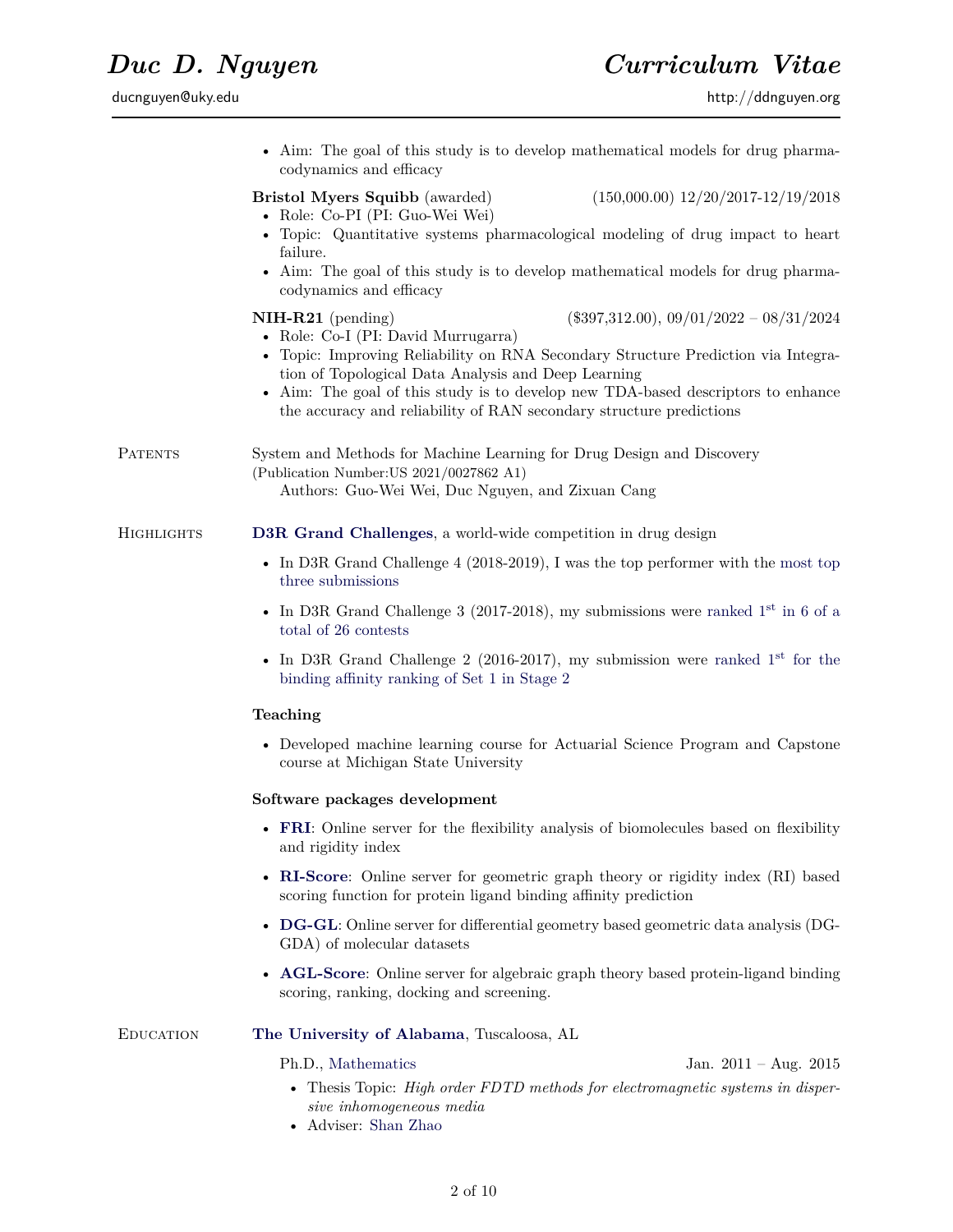ducnguyen@uky.edu http://ddnguyen.org

|               | Université d'Orléans, Orléans, France                                                                                                                                  |                         |  |
|---------------|------------------------------------------------------------------------------------------------------------------------------------------------------------------------|-------------------------|--|
|               | M.S., Applied Mathematics<br>• Thesis Topic: Preservation of the Discrete Geostrophic Equilibrium in Shallow<br>Water Flows<br>• Adviser: Emmanuel Audusse             | Aug. $2009 - Aug. 2010$ |  |
|               | University of Science, Ho Chi Minh City, Vietnam                                                                                                                       |                         |  |
|               | B.S., Mathematics and Computer Science<br>• Thesis Topic: Multiple positive fixed points of nonlinear operators on ordered<br>Banach spaces<br>• Adviser: Duc M. Duong | Aug. $2005 - May 2009$  |  |
| APPOINTMENTS  | <b>Assistant Professor (Tenure Track)</b><br>Department of Mathematics, University of Kentucky                                                                         | Aug. $2020$ – Present   |  |
|               | Assistant Professor (Fixed Term)<br>Department of Mathematics, Michigan State University                                                                               | Jan. 2019 – Jul. 2020   |  |
|               | <b>Research Associate</b><br>Department of Mathematics, Michigan State University<br>Mentor: Guowei Wei                                                                | Aug. $2015 - Dec. 2018$ |  |
|               | Graduate Research Assistantship<br>Department of Mathematics, The University of Alabama                                                                                | Aug. $2013 - Aug. 2015$ |  |
|               | <b>Graduate Teaching Assistantship</b><br>Department of Mathematics, The University of Alabama                                                                         | Jan. $2011 - May 2013$  |  |
|               | Lecturer<br>Department of Mathematics and Computer Science, University of Science, Vietnam                                                                             | Aug. $2009 - Aug. 2010$ |  |
| <b>MENTOR</b> | Postdocs                                                                                                                                                               |                         |  |
|               | • Masud Rana (UK, July. $2021 -$ Present)                                                                                                                              |                         |  |
|               | <b>Graduate Students</b>                                                                                                                                               |                         |  |
|               | • Farjana Tasnim Mukta (UK, Aug. $2021 -$ Present)                                                                                                                     |                         |  |
|               | • David Storey (MSU, Sept. $2018 - \text{Jul. } 2020$ )                                                                                                                |                         |  |
|               | • Christopher Matthew Grow (MSU, Sept. $2018 - \text{Jul. } 2020$ )                                                                                                    |                         |  |
|               | • Rui Wang (MSU, Aug. 2018 – Jul. 2020)                                                                                                                                |                         |  |
|               | Timothy Andrew Szocinski (MSU, May 2018 – Jul. 2020)                                                                                                                   |                         |  |
|               | <b>Undergraduate Students</b>                                                                                                                                          |                         |  |
|               | • Benjamin Philpot (UK, May $2022 -$ Present)                                                                                                                          |                         |  |
|               | • Avery Meyer (UK, May $2022 -$ Present)                                                                                                                               |                         |  |
|               | Cecilia Mikat (Professorial Assistantship (PA) Program, MSU Aug. 2018 - May<br>2019)                                                                                   |                         |  |
|               | Jason Charles Kenny (Professorial Assistantship (PA) Program, MSU Aug. 2018 –<br>May 2019)                                                                             |                         |  |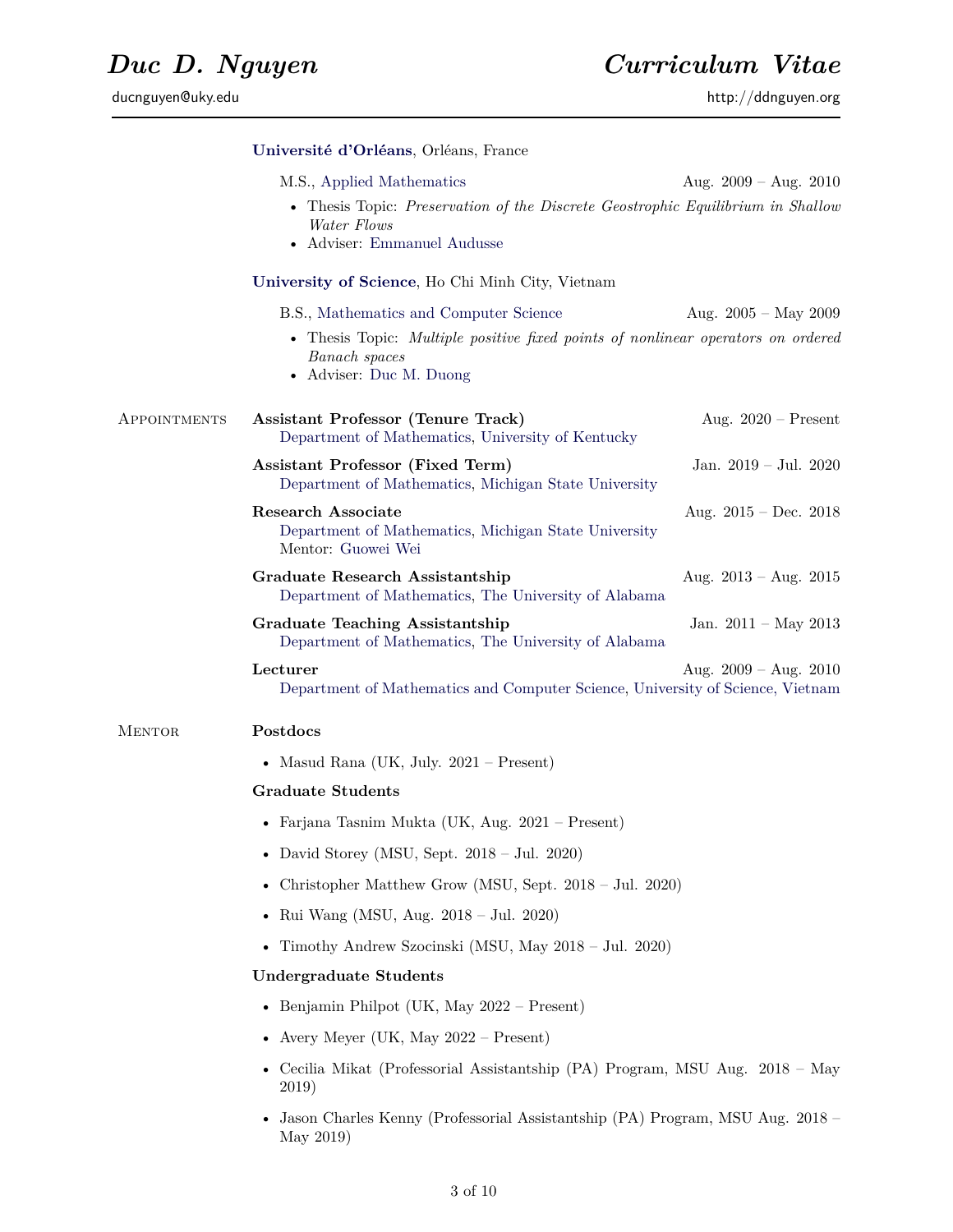ducnguyen@uky.edu http://ddnguyen.org

- Kyle Thomas Cole (Professorial Assistantship (PA) Program, MSU Aug. 2018 May 2020)
- Jianbin Chen (MSU, Aug.  $2018 May 2020$ )
- Jonathon Fleck (Professorial Assistantship (PA) Program, MSU Aug. 2016 May 2020)
- Nick Smentowski (Professorial Assistantship (PA) Program, MSU Aug. 2016 May 2018)
- Tian Xiao (With Prof. Guowei Wei, Summer Research Opportunities Program at MSU, 2016)

**TEACHING EXPERIENCE**  **[University of Kentucky](http://msu.edu/)**, Lexington, KY

Instructor

| • $(CS/EGR/MA 537)$ Numerical Analysis                      | Spring 2022          |
|-------------------------------------------------------------|----------------------|
| • $(MA/BIO 337)$ Mathematical Modeling in the Life Sciences | Spring 2022          |
| $\bullet$ (MA 138) Calculus II with Life Science            | Fall 2020, Fall 2021 |
| • (MA 421G) Mathematics Introduction to Deep Learning       | Spring $2021$        |
| • (MA 777) Mathematical Seminar                             | Spring 2021          |
| Michigan State University, East Lansing, MI                 |                      |

Instructor

• (MTH 496 (Capstone Course)) Machine learning Spring 2018, Spring 2019, Fall 2019

| • (MTH 132) Calculus I                                                                                                                                                                                                                                                                                                                                                                        |  | Fall 2018   |
|-----------------------------------------------------------------------------------------------------------------------------------------------------------------------------------------------------------------------------------------------------------------------------------------------------------------------------------------------------------------------------------------------|--|-------------|
| • $(MTH 490)$ Predictive Analysis                                                                                                                                                                                                                                                                                                                                                             |  | Spring 2018 |
| $(\lambda$ (THE $\Omega$ ) $\Omega$ $\lambda$ i $\lambda$ i $\lambda$ i $\lambda$ i $\lambda$ i $\lambda$ i $\lambda$ i $\lambda$ i $\lambda$ i $\lambda$ i $\lambda$ i $\lambda$ i $\lambda$ i $\lambda$ i $\lambda$ i $\lambda$ i $\lambda$ i $\lambda$ i $\lambda$ i $\lambda$ i $\lambda$ i $\lambda$ i $\lambda$ i $\lambda$ i $\lambda$ i $\lambda$ i $\lambda$ i $\lambda$ i $\lambda$ |  |             |

• (MTH 309) Linear Algebra Spring 2016, Fall 2016, Spring 2017

### **[The University of Alabama](http://www.ua.edu/)**, Tuscaloosa, AL

Grader

|  |  | $\bullet$ (MATH 126) Calculus II | Fall 2011, Spring 2012 |  |  |
|--|--|----------------------------------|------------------------|--|--|
|--|--|----------------------------------|------------------------|--|--|

Tutor

- [Mathematics Technology Learning Center](http://mtlc.ua.edu/) Spring & Fall 2011, 2012
- Math tutor in [Paty Hall](http://tour.ua.edu/tourstops/paty.html) Fall 2011

Training

- Attained conditional pass for GTA training on teaching methods Fall 2013
- Attended [GTA Workshop](http://services.graduate.ua.edu/events/workshop_gta.html) Fall 2011

Other experience

- Member of the test development committee for [Alabama Statewide High School](http://mcis.jsu.edu/mathcontest/) [Mathematics Contest](http://mcis.jsu.edu/mathcontest/) Fall 2011, Spring & Fall 2012
- Proctored [Alabama Statewide High School Mathematics Contest](http://mcis.jsu.edu/mathcontest/) Spring 2011, 2012

### **[University of Sciences](http://www.hcmus.edu.vn/)**, Ho Chi Minh City, Vietnam

Teaching Assistant

• Real Analysis I Fall 2009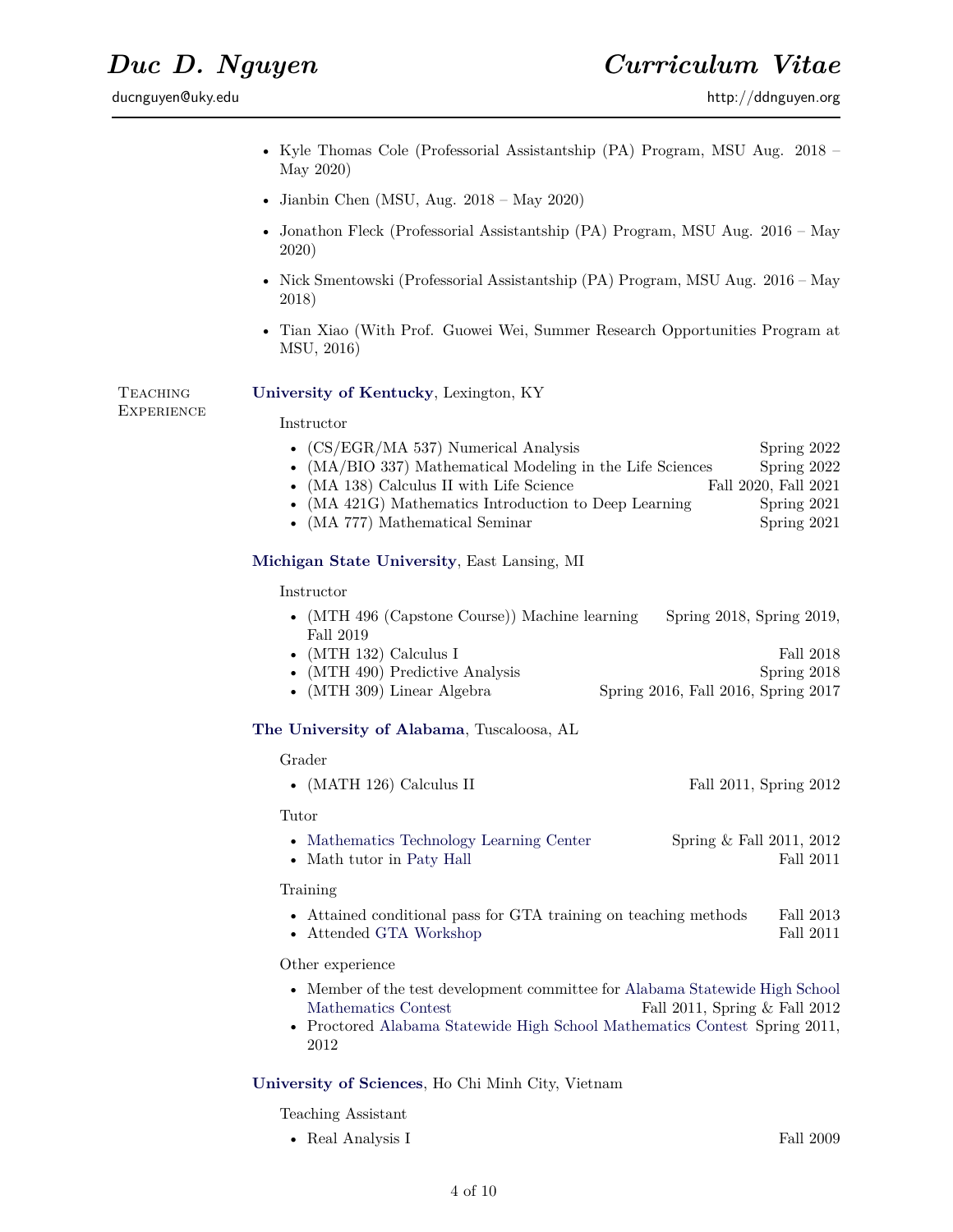ducnguyen@uky.edu http://ddnguyen.org http://ddnguyen.org

| DEPARTMENTAL                      | Member, Numerical Analysis Prelim committee                                                                                                                                                                                                                                                                                                                                                                                                                                             |                                                                                                                                                                                                                                                                                                                                                                                                            | 2022-2023        |
|-----------------------------------|-----------------------------------------------------------------------------------------------------------------------------------------------------------------------------------------------------------------------------------------------------------------------------------------------------------------------------------------------------------------------------------------------------------------------------------------------------------------------------------------|------------------------------------------------------------------------------------------------------------------------------------------------------------------------------------------------------------------------------------------------------------------------------------------------------------------------------------------------------------------------------------------------------------|------------------|
| <b>SERVICE</b>                    | Member, Postdoc Recruiting Committee                                                                                                                                                                                                                                                                                                                                                                                                                                                    |                                                                                                                                                                                                                                                                                                                                                                                                            | 2021-2022        |
| <b>DISSERTATION</b>               | Edison Mucllari, PhD in Mathematics                                                                                                                                                                                                                                                                                                                                                                                                                                                     |                                                                                                                                                                                                                                                                                                                                                                                                            | In Progress      |
| <b>COMMITTEES</b>                 | Cole Pospisil, PhD in Mathematics                                                                                                                                                                                                                                                                                                                                                                                                                                                       |                                                                                                                                                                                                                                                                                                                                                                                                            | In Progress      |
|                                   | Susanna Lange, PhD in Mathematics                                                                                                                                                                                                                                                                                                                                                                                                                                                       |                                                                                                                                                                                                                                                                                                                                                                                                            | 2022             |
| <b>EXTERNAL</b><br><b>SERVICE</b> | Editorial Board, PeerJ Physical Chemistry                                                                                                                                                                                                                                                                                                                                                                                                                                               |                                                                                                                                                                                                                                                                                                                                                                                                            | $2021 -$ Present |
|                                   | <b>Assistant Editors, Computational and Mathematical Biophysics</b>                                                                                                                                                                                                                                                                                                                                                                                                                     |                                                                                                                                                                                                                                                                                                                                                                                                            | $2015$ – Present |
|                                   | Lead Guest & Guest Editors                                                                                                                                                                                                                                                                                                                                                                                                                                                              |                                                                                                                                                                                                                                                                                                                                                                                                            |                  |
|                                   | • PeerJ Special Issue: AI-driven chemistry for drug design                                                                                                                                                                                                                                                                                                                                                                                                                              |                                                                                                                                                                                                                                                                                                                                                                                                            | 2021             |
|                                   | CMB Special Issue: Drug design and discovery for COVID-19                                                                                                                                                                                                                                                                                                                                                                                                                               |                                                                                                                                                                                                                                                                                                                                                                                                            | 2021             |
|                                   | CMB Special Issue: Mathematical Molecular Bioscience and Biophysics<br>2019<br>$\bullet$                                                                                                                                                                                                                                                                                                                                                                                                |                                                                                                                                                                                                                                                                                                                                                                                                            |                  |
|                                   | CMB Special Issue: Computational and Mathematical Drug Design and Discovery<br>2018                                                                                                                                                                                                                                                                                                                                                                                                     |                                                                                                                                                                                                                                                                                                                                                                                                            |                  |
|                                   | <b>Journal Reviewer</b>                                                                                                                                                                                                                                                                                                                                                                                                                                                                 |                                                                                                                                                                                                                                                                                                                                                                                                            |                  |
|                                   | • Scientific Report<br><b>Bioinformatics</b><br>Journal of Computer-Aided Molecular<br>Design<br>$\bullet$ International<br>Journal<br>of Numerical<br>Methods in Biomedical (x3)<br>• Communications in Information $&$ Sys-<br>tems(x5)<br>• Journal of Computation Chemistry<br>• Bioinformatics and Biology Insights<br><b>PLOS</b> Computational Biology<br>Foundations of Data Science<br>Inverse Problems and Imaging<br>• Computational and Mathematical Bio-<br>physics $(x3)$ | • Briefings in Bioinformatics $(x2)$<br>• Journal of Chemical Information and<br>Modeling $(x16)$<br>• Mathematical Biosciences and Engi-<br>neering $(x2)$<br>• Journal of the Royal Society Interface<br>(x3)<br>• ACS Omega $(x2)$<br>• Computers in Biology and Medicine<br>• PeerJ Computer Science<br>• Computers and Mathematics with Ap-<br>plications<br>• Current Research in Structural Biology |                  |
|                                   | Book Reviewer, Review of new book proposal, publisher: Wiley-VCH                                                                                                                                                                                                                                                                                                                                                                                                                        |                                                                                                                                                                                                                                                                                                                                                                                                            | 2022             |
|                                   | Grant Reviewer, NSF-SCALE MoDL                                                                                                                                                                                                                                                                                                                                                                                                                                                          |                                                                                                                                                                                                                                                                                                                                                                                                            | 2021             |
|                                   | <b>Conference Organizer</b>                                                                                                                                                                                                                                                                                                                                                                                                                                                             |                                                                                                                                                                                                                                                                                                                                                                                                            |                  |
|                                   | • Organizer (with David Murrugarra), Minisymposium on Molecular Biosciences: Ad-                                                                                                                                                                                                                                                                                                                                                                                                        |                                                                                                                                                                                                                                                                                                                                                                                                            |                  |

vances in molecular property and structure predictions, SIAM Conference on the Life Sciences July 11-14, 2022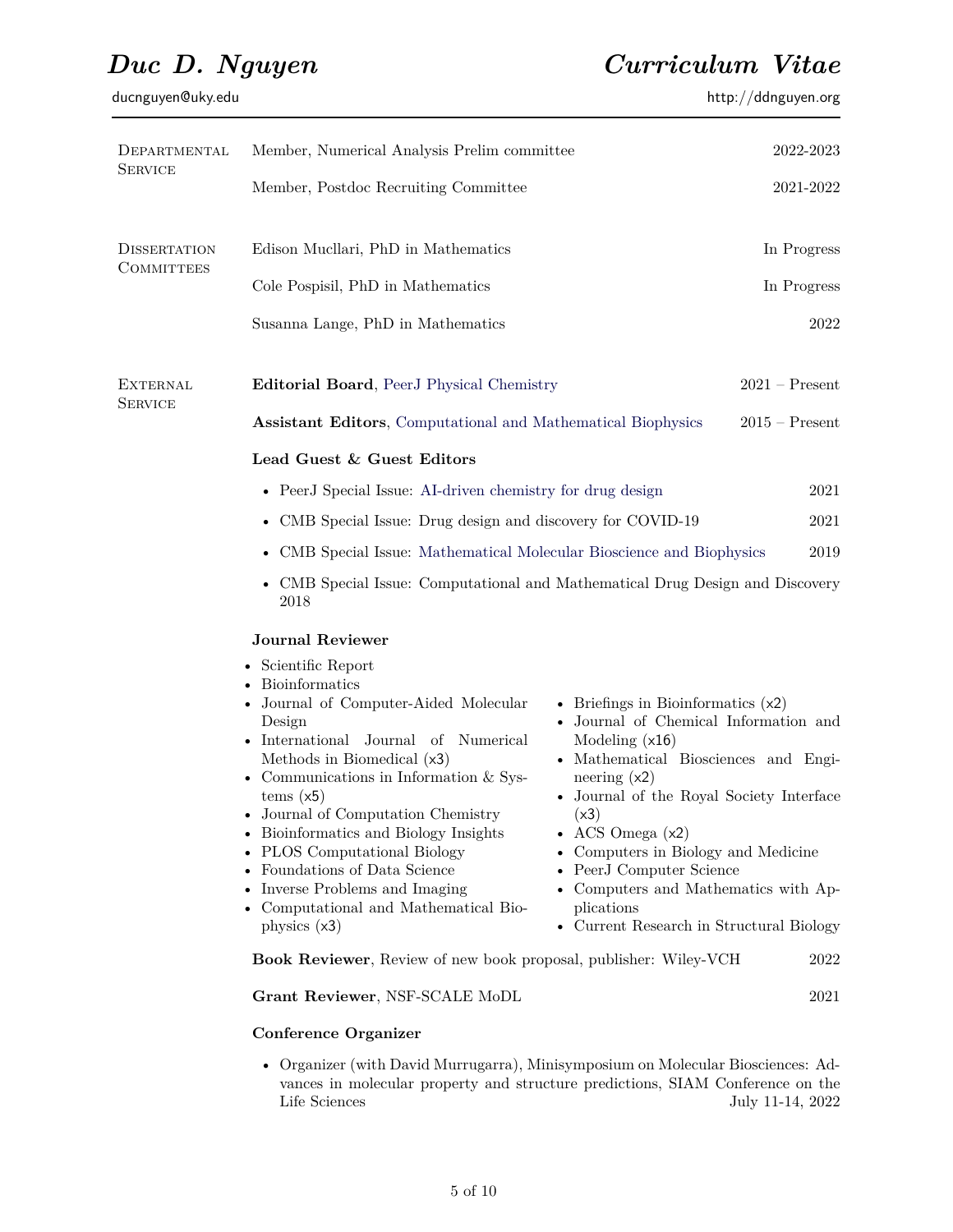ducnguyen@uky.edu http://ddnguyen.org

| ACADEMIC<br><b>INVITED VISIT</b> | Mathematical Biosciences Institute<br>Ohio State University, Columbus, OH                                                                                                                                   | Aug. $2015 - Dec. 2015$ |
|----------------------------------|-------------------------------------------------------------------------------------------------------------------------------------------------------------------------------------------------------------|-------------------------|
|                                  | Laboratoire Analyse, Géométrie et Applications<br>Universite Paris 13, Paris, France                                                                                                                        | May $2010 - Aug. 2010$  |
| HONORS AND<br>Awards             | <b>SCMLLS Travel Support Fund</b><br>(For presenting a poster at Scientific Computing meets Machine Learning and Life<br>Sciences conference at Texas Tech University)                                      | 2019                    |
|                                  | NSF-CBMS Travel Support Fund<br>(For giving a talk at NSF-CBM conference at University of Alabama)                                                                                                          | $\,2019$                |
|                                  | Field Institute Travel Support Fund<br>(For giving a talk at Workshop on the Mathematics of Drug Design/Discovery in<br>Field Institute at University of Toronto)                                           | 2018                    |
|                                  | MBI Travel Support Fund<br>(For attending conferences in Mathematical Biosciences Institute at Ohio State Uni-<br>versity                                                                                   | 2013, 2016              |
|                                  | College of Arts & Sciences Outstanding Dissertation Award,<br>University of Alabama<br>(Awarded to a Doctoral Candidate who has the best dissertation in College of Arts<br>$\mathcal C$ Sciences division) | 2016                    |
|                                  | Outstanding Research Award, University of Alabama<br>(Awarded to a Doctoral Candidate who has the best research performance in Depart-<br>ment of Mathematics)                                              | 2015                    |
|                                  | <b>IMA Travel Support Fund</b><br>(For attending conferences in Institute for Mathematics and its Applications at Uni-<br><i>versity of Minnesota</i> )                                                     | 2015                    |
|                                  | Best Poster Prize, SIAM-SEAS<br>(Awarded to the graduate student who has the best poster in SIAM-SEAS 2015<br><i>conference</i> )                                                                           | 2015                    |
|                                  | AMS Travel Support Fund<br>(For attending 2015 Joint Math Meetings)                                                                                                                                         | 2015                    |
|                                  | Ainsworth Fellowship, University of Alabama<br>(Awarded to the top three students in the Mathematics Department, University of<br>Alabama with outstanding research performance)                            | $2014 - 2015$           |
|                                  | Travel Support Fund, University of Alabama<br>(For attending meetings and conferences)                                                                                                                      | 2013, 2014              |
|                                  | NSF funded Graduate Reasearch Assistantship (DMS-1016579)                                                                                                                                                   | $2013 - 2015$           |
|                                  | Henry Miller Fellowship, University of Alabama<br>(Awarded to students in the Mathematics Department, University of Alabama with<br>excellent performance on qualifying exam and teaching)                  | $2011 - 2013$           |
|                                  | Travel Award for Dissertation Research Enhancement, PUF<br>(Awarded to top ranking students in PUF-Master Program)                                                                                          | 2010                    |
|                                  | Honors Program Scholarship, University of Sciences, Vietnam<br>(Awarded to students with exceptional performance on national entrance exams)                                                                | $2005 - 2009$           |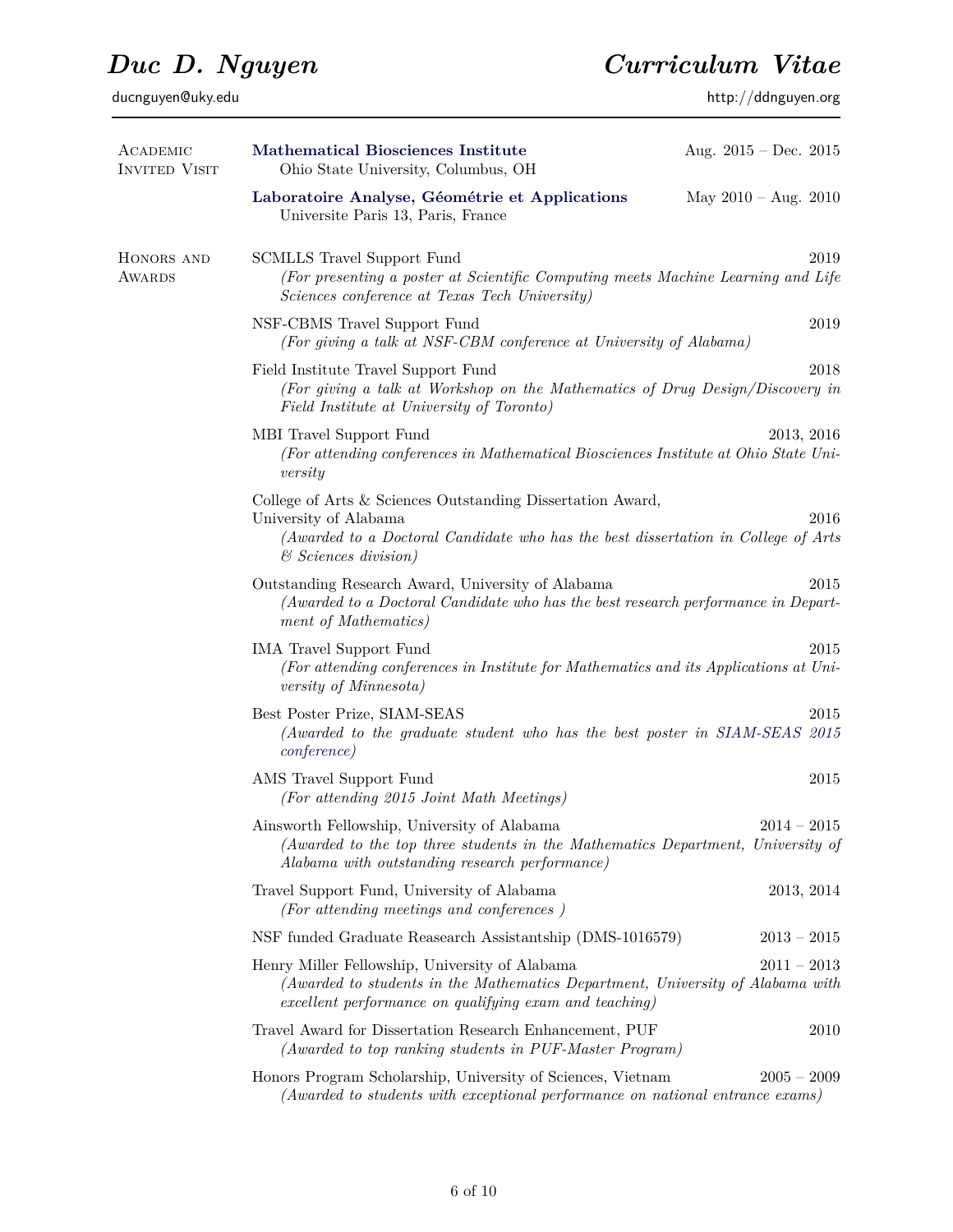**REFEREED** Journal **PUBLICATIONS** [25] Timothy Szocinskia, **Duc Duy Nguyen**, and Guo-Wei Wei, AweGNN: Autoparametrized weighted element-specific graph neural networks for molecules *Computers in Biology and Medicine*, doi: 10.1016/j.compbiomed.2021.104460, (2021) [24] Dong Chen, Kaifu Gao, **Duc Duy Nguyen**, Xin Chen, Yi Jiang, Guo-Wei Wei, and Feng Pan, Algebraic graph-assisted bidirectional transformers for molecular property prediction, *Nature Communications*, doi: 10.1038/s41467-021-23720-w, (2021) [23] **Duc Nguyen**, Kaifu Gao, Jiahui Chen, Rui Wang, and Guo-Wei Wei, Unveiling the molecular mechanism of SARS-CoV-2 main protease inhibition from 137 crystal structures using algebraic topology and deep learning, *Chemical Science*, doi: 10.1039/D0SC04641H, (2020) [22] Jiahui Chen, Kaifu Gao, Rui Wang, **Duc Nguyen**, and Guo-Wei Wei, Review of COVID-19 antibody therapies, *Annual Review of Biophysics*, **50(1)**, (2020) [21] Kaifu Gao, **Duc Nguyen**, Meihua Tu, and Guowei Wei, Generative network complex for the automated generation of druglike molecules, *Journal of Chemical Information and Modeling*, doi: 10.1021/acs.jcim.0c00599 (2020) [20] Kaifu Gao, **Duc Duy Nguyen**, Jiahui Chen, Rui Wang, and Guo-Wei Wei, Repositioning of 8565 Existing Drugs for COVID-19, *The Journal of Physical Chemistry Letters*, doi: 10.1021/acs.jpclett.0c01579 (2020) [19] Rui Wang, **Duc Duy Nguyen**, and Guo-Wei Wei, Persistent spectral graph, *International journal for numerical methods in biomedical engineering*, doi: 10.1002/cnm.3376 (2020) [18] Kaifu Gao, **Duc D. Nguyen**, Vishnu Sresht, Alan M. Mathiowetz, Meihua Tu and Guo-Wei Wei, Are 2D fingerprints still valuable for drug discovery?, *Physical Chemistry Chemical Physics*, doi: 110.1039/D0CP00305K (2020) [17] Jian Jiang, Rui Wang, Menglun Wang, Kaifu Gao, **Duc D. Nguyen**, and Guo-Wei Wei, Boosting tree-assisted multitask deep learning for small scientific datasets, *Journal of Chemical Information and Modeling*, doi: 10.1021/acs.jcim.9b01184 (2020) [16] **Duc D. Nguyen**, Zixuan Cang, and Guo-Wei Wei, A review of mathematical representations of biomolecular data, *Physical Chemistry Chemical Physics*, doi: 10.1039/C9CP06554G (2020) [15] **Duc D. Nguyen**, Kaifu Gao, Menglun Wang, and Guo-Wei Wei, MathDL: Mathematical deep learning for D3R Grand Challenge 4, *Journal of Computer Aided Molecular Design*, doi:10.1007/s10822-019-00237-5 (2019) [14] Christopher Grow, Kaifu Gao, **Duc D. Nguyen**, and Guo-Wei Wei, Generative network complex (GNC) for drug discovery, *Communications in Information and Systems*, **19(3)**, 241–277 (2019) [13] **Duc D. Nguyen** and Guo-Wei Wei, AGL-Score: Algebraic Graph Learning Score for Protein-Ligand Binding Scoring, Ranking, Docking, and Screening, *Journal of Chemical Information and Modeling*, (2019) [12] **Duc D. Nguyen** and Guo-Wei Wei, DG-GL: Differential geometry based geometric learning of molecular datasets, *International Journal for Numerical Methods in Biomedical Engineering*, **35(3)**, e3179 (2019)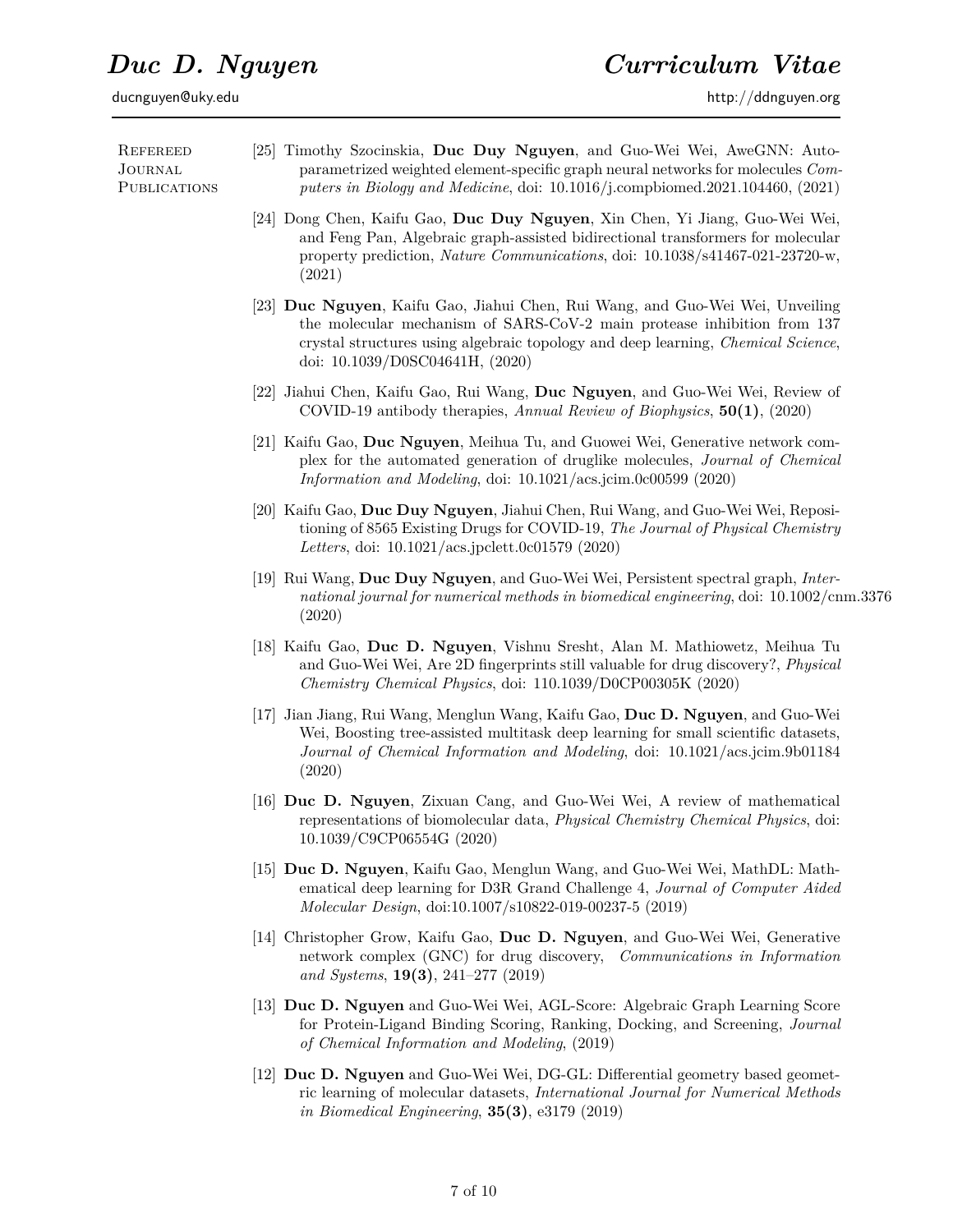ducnguyen@uky.edu http://ddnguyen.org

- [11] **Duc Duy Nguyen**, Zixuan Cang, Kedi Wu, Menglun Wang, Yin Cao and Guo-Wei Wei, Mathematical deep learning for pose and binding affinity prediction and ranking in D3R Grand Challenges, *Journal of Computer-Aided Molecular Design*, **33**, 71–82 (2018)
- [10] **Duc D Nguyen**, Tian Xiao, Menglun Wang and Guo-Wei Wei, Rigidity strengthening: A mechanism for protein-ligand binding, *Journal of Chemical Information and Modeling*, **57**, 1715–1721 (2017)
- [9] Bao Wang, Zhixiong Zhao, **Duc Nguyen** and Guo-Wei Wei, Feature functional theory - binding predictor (FFT-BP) for the blind prediction of binding free energy, *Theoretical Chemistry Account*, **136**, 55 (2017)
- [8] **Duc D Nguyen**, Bao Wang and Guo-Wei Wei, Accurate, robust and reliable calculations of Poisson-Boltzmann binding energies, *Journal of Computational Chemistry*, **38**, 941–948 (2017)
- [7] **Duc D Nguyen** and Guo-Wei Wei, The impact of surface area, volume, curvature and Lennard-Jones potential to solvation modeling, *Journal of Computational Chemistry*, **38**, 24-–36 (2017)
- [6] **Duc D Nguyen**, Kelin Xia and Guo-Wei Wei, Generalized flexibility-rigidity index, *Journal of Chemical Physics*, **144**, 234106 (2016)
- [5] **Duc D. Nguyen** and S. Zhao, A second order dispersive FDTD algorithm for transverse electric Maxwell's equations with complex interface, *Computers and Mathematics with Applications*, **71**, 1010–1035 (2016)
- [4] Y. Zhang, **D.D. Nguyen**, K. Du, J. Xu, and S. Zhao, Time-domain numerical solutions of Maxwell interface problems with discontinuous electromagnetic waves, *Advances in Applied Mathematics and Mechanics*, **8**, 353–385 (2016)
- [3] **Duc D. Nguyen** and S. Zhao, A new high order dispersive FDTD method for Drude material with complex interfaces, *Journal of Computational and Applied Mathematics*, **285**, 1–14 (2015)
- [2] **Duc D. Nguyen** and S. Zhao, Time-domain matched interface and boundary (MIB) modeling of Debye dispersive media with curved interfaces, *Journal of Computational Physics*, **278**, 298–325, (2014)
- [1] **Duc D. Nguyen** and S. Zhao, High order FDTD methods for transverse magnetic modes with dispersive interfaces, *Applied Mathematics and Computation*, **226**, 699–707, (2014)
- **CONFERENCE PUBLICATIONS** [1] E. Audusse, R. Klein, **D. D. Nguyen**, S. Vater, Preservation of the Discrete Geostrophic Equilibrium in Shallow Water Flows, *Finite Volumes for Complex Applications VI Problems & Perspectives Springer Proceedings in Mathematics*, **04**, pp. 59–67, (2011)
- Submitted [1] Ekaterina Rapinchuk, **Duc Nguyen**, and Guo-Wei Wei, Multiscale Laplacian Learning, (2022)
	- [2] Masud Rana, **Duc Nguyen**, EISA-Score: Element Interactive Surface Area Score for Protein-Ligand Binding Affinity Prediction , (2022)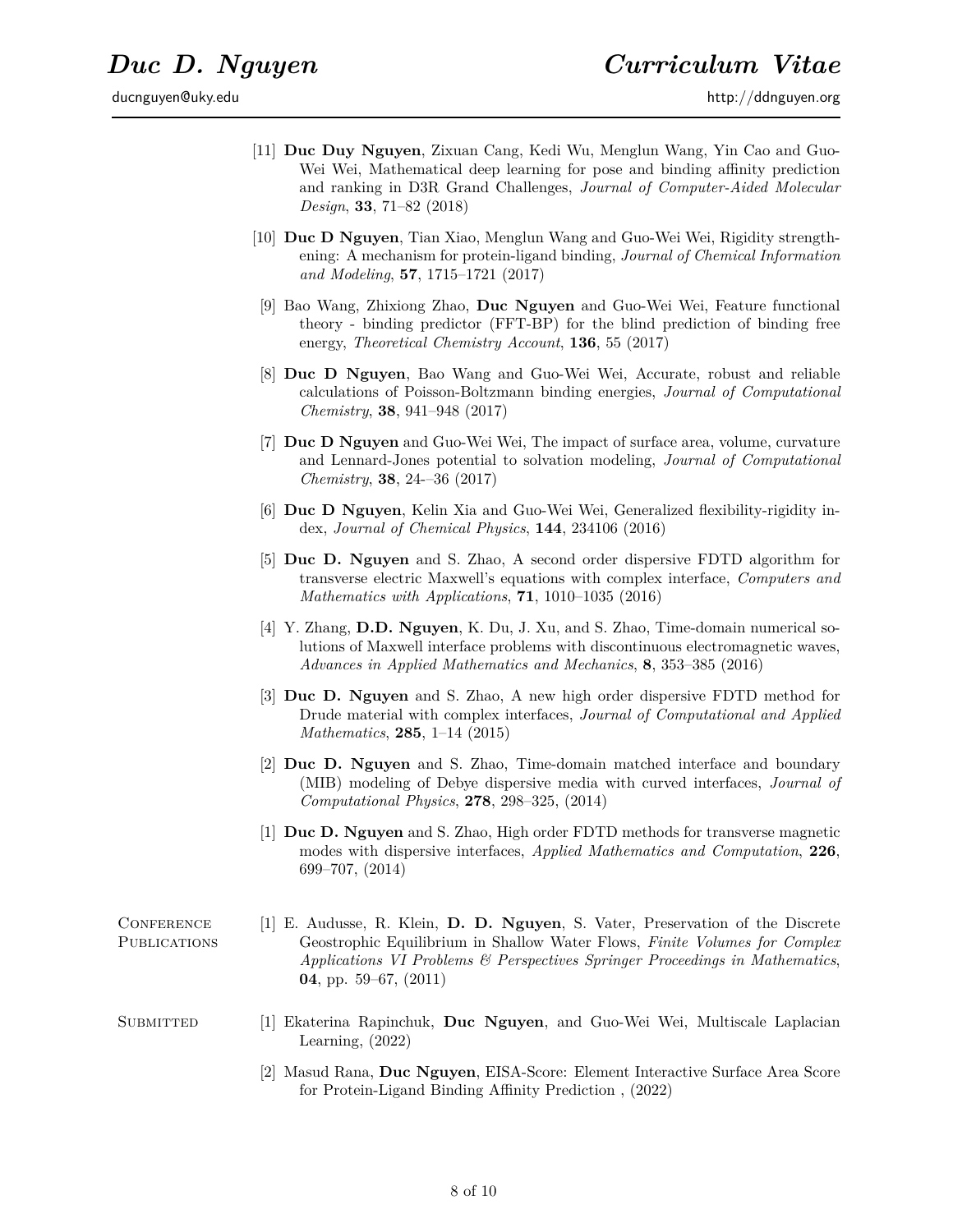| IN PROGRESS        | [1] Sally R. Ellingson, Duc Nguyen, and Masud Rana, Robust and reliable training<br>data for machine learning based models in drug design, (2022)                                                        |  |  |
|--------------------|----------------------------------------------------------------------------------------------------------------------------------------------------------------------------------------------------------|--|--|
|                    | [2] Masud Rana, Duc Nguyen, Multi-atom types improving algebraic graph learning<br>of molecular datasets, (2022)                                                                                         |  |  |
| <b>CONFERENCES</b> | Topology-based Learning, Biomolecular Topology and Related Topics, Institute for<br>Mathematical Sciences, Singapore, Jul. 11–15, 2022, Virtual Format (invited talk)                                    |  |  |
|                    | Joint Mathematics Meetings, Seattle, WA, Apr. 8, 2022, Virtual Format (invited talk)                                                                                                                     |  |  |
|                    | The Fourth TSIMF Conference on Computational and Mathematical Bioinformatics<br>and Biophysics, Dec. 12-15, 2021, Virtual Format (invited talk)                                                          |  |  |
|                    | Unviersity of Georgia Applied Mathematics Seminar, Mar. 10, 2021                                                                                                                                         |  |  |
|                    | Georgia Southern University General Mathematics Sciences Colloquium, Feb. 26, 2021                                                                                                                       |  |  |
|                    | TSIMF Conference on Computational and Mathematical Bioinformatics and Biophysics,<br>Dec. 19–23, 2020, Virtual Format (invited talk)                                                                     |  |  |
|                    | Commonwealth Computational Summit 2020, Oct. 12-16, 2020, Virtual Format (in-<br>vited lightning talk)                                                                                                   |  |  |
|                    | Fall Eastern Sectional Meeting, Oct. 03–04, 2020, Virtual Format (invited talk)                                                                                                                          |  |  |
|                    | SIAM Conference on Mathematics of Data Science 2020, May 04–June 30, 2020, Virtual<br>Format (invited talk)                                                                                              |  |  |
|                    | Scientific Computing meets Machine Learning and Life Sciences, Oct. 07–09, 2019,<br>Texas Tech University, Lubbock, TX (contributed poster)                                                              |  |  |
|                    | D3R 2019 Workshop, Aug. 22–23, 2019, Hotel La Jolla, La Jolla, CA (participant)                                                                                                                          |  |  |
|                    | NSF-CBMS Conference: Mathematical Molecular Bioscience and Biophysics, May 13–<br>17, 2019, University of Alabama (invited talk)                                                                         |  |  |
|                    | Workshop on the Mathematics of Drug Design/Discovery, Jun. 4-7, 2018, The Fields<br>Institute, University of Toronto, Canada (invited talk)                                                              |  |  |
|                    | D3R Workshop, Feb. 22–23, 2018, Scripps Institution of Oceanography, UC San Diego,<br>CA (participant)                                                                                                   |  |  |
|                    | The 3rd Annual Meeting of SIAM Central States Section, Sep. 30–Oct. 1, 2017, Col-<br>orado State University, Fort Collins, CO (invited talk)                                                             |  |  |
|                    | Workshop 1: Topological, Geometric, and Statistical Techniques in Biological Data<br>Analysis, Sep. 12-16, 2016, Mathematical Biosciences Institute, Ohio State Univer-<br>sity, OH (contributed poster) |  |  |
|                    | SIAM Conference on the Life Sciences (LS16), Jul. 11–14, 2016 The Westin Boston<br>Waterfront, Boston, Massachusetts (invited speaker)                                                                   |  |  |
|                    | Workshop 4: Mathematical Challenges in Drug and Protein Design, Dec. 7–11, 2015,<br>Mathematical Biosciences Institute, Ohio State University, OH (contributed poster)                                   |  |  |
|                    | Workshop 3: Modeling and Computation of Transmembrane Transport, Nov. 16–20,<br>2015, Mathematical Biosciences Institute, Ohio State University, OH (participant)                                        |  |  |
|                    | Workshop 2: Multiple Faces of Biomolecular Electrostatics, Oct. 12–16, 2015, Mathe-<br>matical Biosciences Institute, Ohio State University, OH (participant)                                            |  |  |